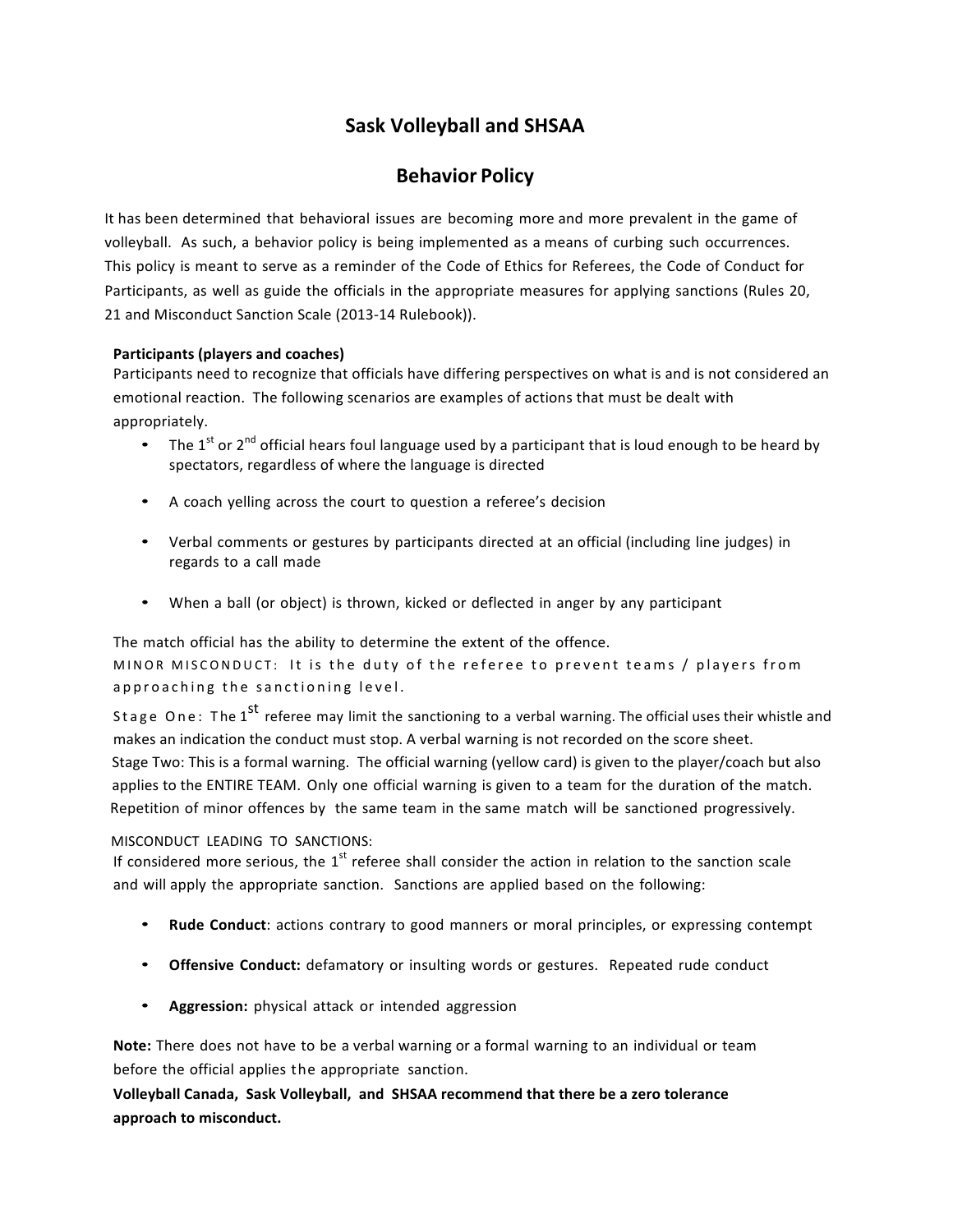# **MISCONDUCT: PARTICIPANT CONDUCT**

Sask Volleyball and SHSAA would like all head coaches, assistant coaches, and other members of the team personnel to familiarize themselves with the regulations for Misconduct that are included in the rule book. There will be a zero tolerance approach to any situations in which these regulations are not respected. 

## The following is an excerpt from the Indoor Volleyball Rulebook

(Chapter Seven - Participants' Conduct, Pages 40-41)

#### **20. REQUIREMENTS OF CONDUCT**

**20.1. Sportsmanlike Conduct 20.1.1.** Participants must know the "Official Volleyball Rules" and abide by them. 

**20.1.2.** Participants must accept referees' decisions with sportsmanlike conduct, without disputing them. In case of doubt, clarification may be requested only through the game captain.

**20.1.3.** Participants must refrain from actions or attitudes aimed at influencing the decisions of the referees or covering up faults committed by their team.

**20.2. 20.2 Fair-Play 20.2.1.** Participants must behave respectfully and courteously in the spirit of FAIR PLA Y, not only towards the referees, but also towards other officials, the opponents, teammates and spectators. 

**20.2.2.** Communication between team members during the match is permitted (Rule 5.2.3.4).

#### **21. MISCONDUCT AND SANCTIONS 21.1. Minor Misconduct:**

Minor misconduct offences are not subject to sanctions. It is the 1st referee's duty to prevent the teams from approaching the sanctioning level. This is done in two stages:

• Stage 1: by issuing a verbal warning through the game captain;

• Stage 2: by use of a YELLOW CARD to the team member(s) concerned. This formal warning is not in itself a sanction but a symbol that the team member (and by extension the team) has reached the sanctioning level for the match. It is recorded in the score sheet but has no immediate consequences.

#### **21.2. Misconduct Leading to Sanctions**

Incorrect conduct by a team member towards officials, opponents, team-mates or spectators is classified in three categories according to the seriousness of the offence.

**21.2.1.** Rude Conduct: action contrary to good manners or moral principles.

**21.2.2.** Offensive Conduct: defamatory or insulting words or gestures or any action expressing contempt.

**21.2.3.** Aggression: actual physical attack or aggressive or threatening behavior

#### **21.3. Sanction Scale**

According to the judgment of the 1st referee and depending on the seriousness of the offence, the sanctions to be applied and recorded on the score sheet are: Penalty, Expulsion or Disqualification.